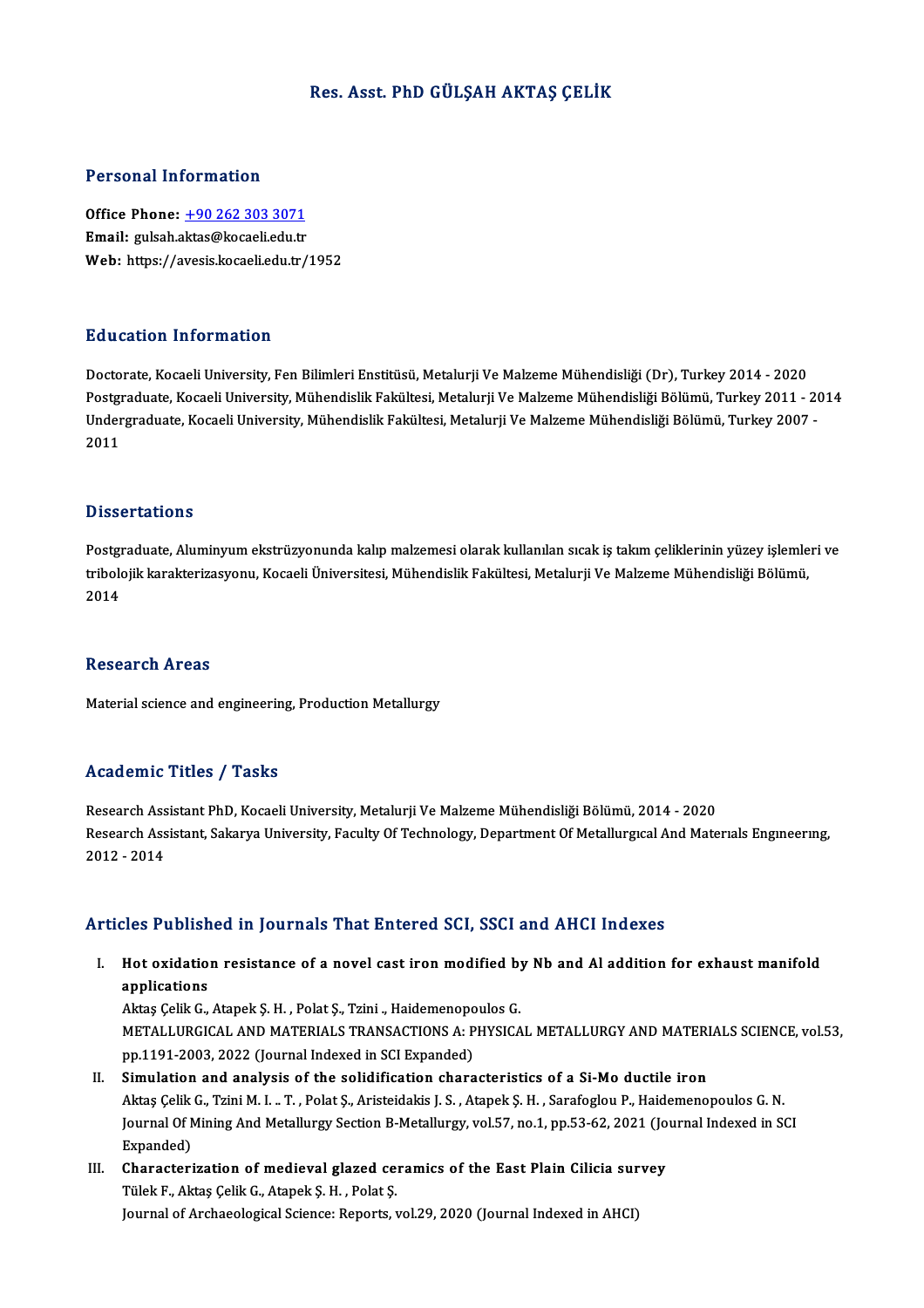# Articles Published in Other Journals

- I. Matrix design of a novel ductile cast iron modified by W and Al: A comparison between thermodynamic modeling and experimental data Matrix design of a novel ductile cast iron modified by W and A<br>thermodynamic modeling and experimental data<br>Aktaş Çelik G., Tzini M. T. , Polat Ş., Atapek Ş. H. , Haidemenopoulos G. N.<br>Metallurgiaal and Metarials Engineeri Metallurgical and Materials Engineering, vol.26, no.1, pp.15-29, 2020 (Journal Indexed in ESCI)<br>II. Solid Particle Erosion Behavior of SiMo Ductile Cast Iron Aktaş Çelik G., Tzini M. T. , Polat Ş., Atapek Ş. H. , Haidemenopoulos<br>Metallurgical and Materials Engineering, vol.26, no.1, pp.15-29, 20<br>II. Solid Particle Erosion Behavior of SiMo Ductile Cast Iron Aktaş Çelik G., Polat Ş., Atapek Ş. H., Fidan S. Solid Particle Erosion Behavior of SiMo Ductile Cast Iron<br>Aktaş Çelik G., Polat Ş., Atapek Ş. H. , Fidan S.<br>Bayburt Üniversitesi Fen Bilimleri Dergisi, vol.1, pp.22-27, 2018 (Other Refereed National Journals)<br>Chanastonizat Aktaş Çelik G., Polat Ş., Atapek Ş. H. , Fidan S.<br>Bayburt Üniversitesi Fen Bilimleri Dergisi, vol.1, pp.22-27, 2018 (Other Refereed National ]<br>III. Characterization of Ferritic Ductile Cast Irons Modified by W and Nb Addit Bayburt Üniversitesi Fen Bilimleri Dergisi, vol.1, pp.22-27, 2<br>Characterization of Ferritic Ductile Cast Irons Modif<br>Aktaş Çelik G., Polat Ş., Atapek Ş. H. , Haıdemenopoulos G. N.<br>Perhunt Üniversitesi Fen Bilimleri Dergisi Characterization of Ferritic Ductile Cast Irons Modified by W and Nb Additions<br>Aktaş Çelik G., Polat Ş., Atapek Ş. H. , Haıdemenopoulos G. N.<br>Bayburt Üniversitesi Fen Bilimleri Dergisi, vol.1, no.1, pp.15-21, 2018 (Other R
- Aktaş Çelik G., Polat Ş., Atapek Ş. H. , Haıdemenopoulos G. N.<br>Bayburt Üniversitesi Fen Bilimleri Dergisi, vol.1, no.1, pp.15-21, 2018 (Other Refereed National Journ<br>IV. Microstructural and Mechanical Characterization of S IV. Microstructural and Mechanical Characterization of Solidified Austenitic Stainless Steels<br>Celik G., Polat Ş., Atapek Ş. H. , Haidemenopoulos G. N. Microstructural and Mechanical Characterization of Solidified Austenitic Stainless Stee<br>Celik G., Polat Ș., Atapek Ș. H. , Haidemenopoulos G. N.<br>ARCHIVES OF FOUNDRY ENGINEERING, vol.17, no.3, pp.163-167, 2017 (Journal Inde Celik G., Polat Ş., Atapek Ş. H. , Haidemenopoulos G. N.<br>ARCHIVES OF FOUNDRY ENGINEERING, vol.17, no.3, pp.163-167, 2017 (Journal Inc<br>V. 42Cr5MoSiV sıcak iş takım çeliğinin mekanik özelliklerine ısıl işlem etkisi<br>Aktes Cel
- ARCHIVES OF FOUNDRY ENGINEEF<br>42Cr5MoSiV sıcak iş takım çeliğ.<br>Aktaş Çelik G., Atapek Ş. H. , Polat Ş.<br>MakinaTek na 174 nn 294 202 20. V. 42Cr5MoSiV sıcak iş takım çeliğinin mekanik özelliklerine ısıl işlem etkisi<br>Aktaş Çelik G., Atapek Ş. H. , Polat Ş.<br>MakinaTek, no.174, pp.294-302, 2012 (National Non-Refereed Journal)

## Refereed Congress / Symposium Publications in Proceedings

- I. EgzozManifold Malzemesi Olarak Geliştirilmiş Yüksek Silisyumlu Sünek Dökme Demirlerin Egzoz Manifold Malzemesi Olarak Geli;<br>Oksidasyon Özelliklerinin İncelenmesi<br>Altas Celik C. Atanak S. H., Balat S. Egzoz Manifold Malzemesi Olar<br>Oksidasyon Özelliklerinin İncel<br>Aktaş Çelik G., Atapek Ş. H. , Polat Ş.<br>Y. International Autometiya Techne Oksidasyon Özelliklerinin İncelenmesi<br>Aktaş Çelik G., Atapek Ş. H. , Polat Ş.<br>X. International Automotive Technologies Congress, Bursa, Turkey, 6 - 07 September 2021, pp.1292-1297<br>Egnen Manifold Malzomesi Olanak Colistinil Aktaş Çelik G., Atapek Ş. H. , Polat Ş.<br>I. II. Egzoz Manifold Malzemesi Olarak Geliştirilmiş Yüksek Silisyumlu Sünek Dökme Demirlerin<br>II. Egzoz Manifold Malzemesi Olarak Geliştirilmiş Yüksek Silisyumlu Sünek Dökme Demirler X. International Automotive Technologies Congress,<br>Egzoz Manifold Malzemesi Olarak Geliştirilmiş<br>Mikroyapısal ve Isıl Özelliklerinin İncelenmesi<br>Aktas Celik C. Atapek S. H., Belat S. Egzoz Manifold Malzemesi Olar<br>Mikroyapısal ve Isıl Özelliklerin<br>Aktaş Çelik G., Atapek Ş. H. , Polat Ş.<br>Y. International Autometiye Techno Mikroyapısal ve Isıl Özelliklerinin İncelenmesi<br>Aktaş Çelik G., Atapek Ş. H. , Polat Ş.<br>X. International Automotive Technologies Congress, Bursa, Turkey, 6 - 07 September 2021, pp.1285-1291<br>Insenal 625 süneralasımın alumin Aktaş Çelik G., Atapek Ş. H., Polat Ş.<br>X. International Automotive Technologies Congress, Bursa, Turkey, 6 - 07 Septer<br>III. Inconel 625 süperalaşımın aluminid kaplanması üzerine sıcaklık etkisi<br>Congay C. K., Atapek S. H., X. International Automotive Technologies Congress, Bursa, Turl<br>Inconel 625 süperalaşımın aluminid kaplanması üzerine<br>Gencay C. K. , Atapek Ş. H. , Yener T., Kahrıman F., Aktaş Çelik G.<br>VL III IISLARARASI MARMARA EEN RİLIMI
- Inconel 625 süperalaşımın aluminid kaplanması üzerine sıcaklık etkisi<br>Gencay C. K. , Atapek Ş. H. , Yener T., Kahrıman F., Aktaş Çelik G.<br>VI. ULUSLARARASI MARMARA FEN BİLİMLERİ KONGRESİ, Kocaeli, Turkey, 21 22 May 2021, Gencay C. K. , Atapek Ş. H. , Yener T., Kahrıman F., Aktaş Çelik G.<br>VI. ULUSLARARASI MARMARA FEN BİLİMLERİ KONGRESİ, Kocaeli, Turkey, 21 - 22 May 2021, pp.448-453<br>IV. Oxidation behavior of 5Si1Nb and 5Si1Nb4Al cast all
- VI. ULUSLA<br>Oxidation<br>materials<br>Altes Colik Oxidation behavior of 5Si1Nb and 5Si1Nb4Al cast alloys develomaterials<br>Aktaş Çelik G., Polat Ş., Atapek Ş. H. , Tzini M. T. , Haidemenopoulos G. N.<br>V. International Iron & Steel Symnosium Kerebük, Turkey, 1, 03 April I

materials<br>Aktaş Çelik G., Polat Ş., Atapek Ş. H. , Tzini M. T. , Haidemenopoulos G. N.<br>V. International Iron & Steel Symposium, Karabük, Turkey, 1 - 03 April 2021, pp.66-69 Aktaş Çelik G., Polat Ş., Atapek Ş. H. , Tzini M. T. , Haidemenopoulos G. N.<br>V. International Iron & Steel Symposium, Karabük, Turkey, 1 - 03 April 2021, pp.66-69<br>V. Development of 5Si1Nb and 5Si1Nb4Al cast alloys as candi

- V. International Iron & Steel Symposium, Karabük, Turkey, 1 03 April :<br>Development of 5Si1Nb and 5Si1Nb4Al cast alloys as candidate<br>Aktaş Çelik G., Polat Ş., Atapek Ş. H. , Tzini M. T. , Haidemenopoulos G. N.<br>V. Internat Development of 5Si1Nb and 5Si1Nb4Al cast alloys as candidate exhaust man<br>Aktaş Çelik G., Polat Ş., Atapek Ş. H. , Tzini M. T. , Haidemenopoulos G. N.<br>V. International Iron & Steel Symposium, Karabük, Turkey, 1 - 03 April 2 Aktaş Çelik G., Polat Ş., Atapek Ş. H. , Tzini M. T. , Haidemenopoulos G<br>V. International Iron & Steel Symposium, Karabük, Turkey, 1 - 03 Ap<br>VI. Aluminid kaplanmış Inconel 625 alaşımın karakterizasyonu<br>Atapek S. H. Vener T
- V. International Iron & Steel Symposium, Karabük, Turkey, 1 03 April 2021, pp.62-65<br>VI. Aluminid kaplanmış Inconel 625 alaşımın karakterizasyonu<br>Atapek Ş. H. , Yener T., Kahrıman F., Aktaş Çelik G., Gencay C. K. , Özyön Aluminid kaplanmış Inconel 625 alaşımın karakterizasyonu<br>Atapek Ş. H. , Yener T., Kahrıman F., Aktaş Çelik G., Gencay C. K. , Özyön T.<br>Anadolu 5. Uluslararası Uygulamalı Bilimler Kongresi, Diyarbakır, Turkey, 26 - 27 Decem Atapek Ş. H. , Yener T., Kahrıman F., Aktaş Çelik G., Gencay C. K. , Özyön T.<br>Anadolu 5. Uluslararası Uygulamalı Bilimler Kongresi, Diyarbakır, Turkey, 26 - 27 December 2020, pp.1<br>VII. Kutu sementasyon yöntemi ile Inco Anadolu 5. Uluslararası Uygu<br>Kutu sementasyon yöntel<br>davranışının incelenmesi<br>Atapek S.H., Vener T. Kabru Kutu sementasyon yöntemi ile Inconel 625 alaşımının yüzey mooduvranışının incelenmesi<br>davranışının incelenmesi<br>Atapek Ş. H. , Yener T., Kahrıman F., Aktaş Çelik G., Gencay C. K. , Özyön T.<br>Anadelu E. Uluslararası Uvgulamal **davranışının incelenmesi**<br>Atapek Ş. H. , Yener T., Kahrıman F., Aktaş Çelik G., Gencay C. K. , Özyön T.<br>Anadolu 5. Uluslararası Uygulamalı Bilimler Kongresi, Diyarbakır, Turkey, 26 - 27 December 2020, pp.196-205 Atapek Ş. H. , Yener T., Kahrıman F., Aktaş Çelik G., Gencay C. K. , Özyön T.<br>Anadolu 5. Uluslararası Uygulamalı Bilimler Kongresi, Diyarbakır, Turkey, 26 - 27 December 2020, p<br>VIII. Domuzdamı Hellenistik ve Roma dönemi se
- Anadolu 5. Uluslararası Uygulamalı Bilimler<br>Domuzdamı Hellenistik ve Roma dönen<br>Aktaş Çelik G., Tülek F., Atapek Ş. H. , Polat Ş.<br>19. Ulusel Kil Somnownumu, Kesseli Turkay. Domuzdamı Hellenistik ve Roma dönemi seramiklerinin mikro<br>Aktaş Çelik G., Tülek F., Atapek Ş. H. , Polat Ş.<br>18. Ulusal Kil Sempozyumu, Kocaeli, Turkey, 25 - 28 September 2019<br>Thermedunemis modelling of 26,651,1W, 1Al dusti Aktaş Çelik G., Tülek F., Atapek Ş. H. , Polat Ş.<br>18. Ulusal Kil Sempozyumu, Kocaeli, Turkey, 25 - 28 September 2019<br>IX. Thermodynamic modelling of 3C-6Si-1W-1Al ductile cast iron
-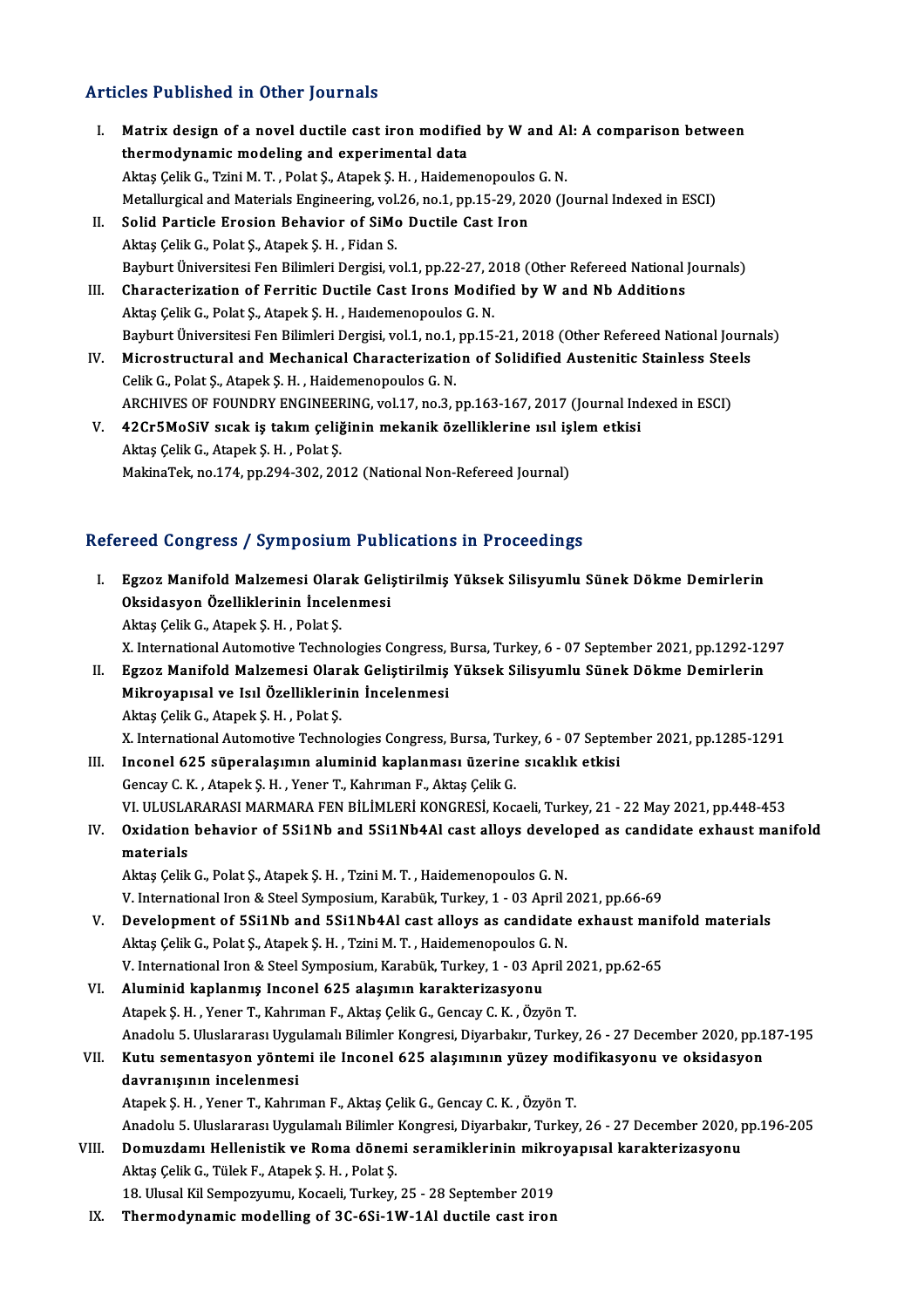AKTAŞ ÇELİK G., POLAT Ş., ATAPEK Ş. H., TZINI M. I., HAIDEMENOPOULOS G. N. Metallurgical and Materials Engineering Congress of South-Easr Europe, Montenegro, 5 - 07 June 2019 AKTAŞ ÇELİK G., POLAT Ş., ATAPEK Ş. H., TZINI M. I., HAIDEMENOPOULOS G. N.<br>Metallurgical and Materials Engineering Congress of South-Easr Europe, Montenegro, 5 - 07 Jun<br>X. Microstructural and thermal characterization of 3. Metallurgical and Materials Engineering Congress of South-Easr Europe, Monter<br>Microstructural and thermal characterization of 3.2C-5Si-1W novel du<br>AKTAŞ ÇELİK G., POLAT Ş., ATAPEK Ş. H. , TZINI M. I. , HAIDEMENOPOULOS G. N AKTAŞ ÇELİK G., POLAT Ş., ATAPEK Ş. H. , TZINI M. I. , HAIDEMENOPOULOS G. N.<br>Metallurgical and Materials Engineering Congress of South-East Europe, Montenegro, 5 - 07 June 2019 AKTAŞ ÇELİK G., POLAT Ş., ATAPEK Ş. H. , TZINI M. I. , HAIDEMENOPOULOS G. N.<br>Metallurgical and Materials Engineering Congress of South-East Europe, Montenegro, 5 -<br>XI. Lokal ısıl girdi koşullarında S500MC kalite çeliğinin Yiğit B., Bodur D., Gencay C. K. , AKTAŞ ÇELİK G., ATAPEK Ş. H.<br>Uluslararası Marmara Fen ve Sosyal Bilimler Kongresi, 26 - 28 April 2019 Lokal ısıl girdi koşullarında S500MC kalite çeliğinin yapısal karak<br>Yiğit B., Bodur D., Gencay C. K. , AKTAŞ ÇELİK G., ATAPEK Ş. H.<br>Uluslararası Marmara Fen ve Sosyal Bilimler Kongresi, 26 - 28 April 2019<br>2.2C ESi. 1.W. yo Yiğit B., Bodur D., Gencay C. K. , AKTAŞ ÇELİK G., ATAPEK Ş. H.<br>Uluslararası Marmara Fen ve Sosyal Bilimler Kongresi, 26 - 28 April 2019<br>XII. 3.2C-5Si-1W yeni nesil sünek dökme demirin mikroyapısal ve mekanik karakterizasy AKTAŞÇELİKG.,POLATŞ.,ATAPEKŞ.H. 3.2C-5Si-1W yeni nesil sünek dökme demirin mikroyapısal ve mekanik karakter<br>AKTAŞ ÇELİK G., POLAT Ş., ATAPEK Ş. H.<br>Uluslararası Marmara Fen ve Sosyal Bilimleri Kongresi, 26 - 28 April 2019, pp.1093-1907<br>Davelopment of a Na XIII. Development of a Novel Ductile Cast Iron for Elevated Temperatures by Th ermoCalc Studies: Eff ect of Aluminum Content Uluslararası Marmara Fen ve Sosyal Bilimleri Kongresi, 26 - 28 April 2019, pp.1093-1907 AKTAŞÇELİKG.,TZİNİM. I.T. ,POLATŞ.,ATAPEKŞ.H. ,HAIDEMENOPOULOSG.N. of Aluminum Content<br>AKTAŞ ÇELİK G., TZİNİ M. I. T. , POLAT Ş., ATAPEK Ş. H. , HAIDEMENOPOULOS G. N.<br>19. International Metallurgy and Materials Congress, 25 - 27 October 2018, pp.1078-1081<br>Computation of the Eff est of Allo AKTAŞ ÇELİK G., TZİNİ M. I. T. , POLAT Ş., ATAPEK Ş. H. , HAIDEMENOPOULOS G. N.<br>19. International Metallurgy and Materials Congress, 25 - 27 October 2018, pp.1078-1081<br>XIV. Computation of the Eff ect of Alloying Elements o 19. International Metallurgy and Materials Congress, 25 - 27 October 2018, pp.107<br>Computation of the Eff ect of Alloying Elements on the Physical Properti<br>AKTAŞ ÇELİK G., TZİNİ M. I.T., ATAPEK Ş. H., POLAT Ş., HAIDEMENOPOU Computation of the Eff ect of Alloying Elements on the Physical Properties of Si<br>AKTAŞ ÇELİK G., TZİNİ M. I. T. , ATAPEK Ş. H. , POLAT Ş., HAIDEMENOPOULOS G. N.<br>19. International Metallurgy and Materials Congress, 25 - 27 AKTAŞ ÇELİK G., TZİNİ M. I. T. , ATAPEK Ş. H. , POLAT Ş., HAIDEMENOPOULOS G. N.<br>19. International Metallurgy and Materials Congress, 25 - 27 October 2018, pp.1086-1089<br>XV. Ion plasma nitriding of ferritic steel AISI 430 F JASHARİN., CVETKOVSKİ S., ATAPEK Ş.H., POLAT Ş., AKTAŞ ÇELİK G. XV. InternationalScientificCongressMachines,Technologies,Materials2018,12 -15 September 2018 XVI. Characterization ofmedieval glazed ceramics of the East Plain Cilicia Survey XV. International Scientific Congress Machines, Technics<br>Characterization of medieval glazed ceramics<br>TÜLEK F., AKTAŞ ÇELİK G., ATAPEK Ş. H. , POLAT Ş. 24th EAA - European Association of Archaeologists Annual Meeting, Barselona, Spain, 5 - 08 September 2018, vol.1, pp.259 TÜLEK F., AKT<br>24th EAA - Eu<br>vol.1, pp.259<br>Characterize XVII. Characterization of fatigue failed aged Cu-Ni-Si alloys vol.1, pp.259<br>Characterization of fatigue failed aged Cu-Ni-Si alloys<br>ATAPEK Ş. H. , Pantelakis S. G. , POLAT Ş., Chamos A. N. , Çelik G.<br>Eth International Conference of Engineering Ageinst Failure JC. 5th International Conference of Engineering Against Failure, ICEAF-V 2018, Chios, Greece, 20 - 22 June 2018, vol.188 ATAPEK<br>5th Inter<br>vol.188 5th International Conference of Engineering Against Failure, ICEAF-V 2018, Chios, Greece, 20 - 22 June 2018,<br>vol.188<br>XVIII. Characterization of the high temperature oxidation behavior of iron based alloys used as exhaust<br>m vol.188<br>Characteri<br>manifolds<br>Colik C. Kol Characterization of the high temperatur<br>manifolds<br>Çelik G., Kahrlman F., ATAPEK Ş. H. , POLAT Ş.<br>Eth International Conference of Engineering ( **manifolds**<br>Çelik G., Kahrlman F., ATAPEK Ş. H. , POLAT Ş.<br>5th International Conference of Engineering Against Failure, ICEAF-V 2018, Chios, Greece, 20 - 22 June 2018,<br>vel 199 Celik G.,<br>5th Inter<br>vol.188<br>Tribele 5th International Conference of Engineering Against Failu<br>vol.188<br>XIX. Tribological behavior of heat treated CuCrZr alloy vol.188<br>Tribological behavior of hea<br>Çelik G., ATAPEK Ş. H. , POLAT Ş.<br>Eth International Conference of 5th International Conference of Engineering Against Failure, ICEAF-V 2018, Chios, Greece, 20 - 22 June 2018, vol.188 Celik G., ATAPEK S. H., POLAT S. 5th International Conference of Engineering Against Failure, ICEAF-V 2018, C<br>vol.188<br>XX. Tribological characterization of ion plasma nitrided stainless steels<br>ATABEKS H JASHARIN CUETKOVSKIS BOLATS AKTAS CELIK C vol.188<br>Tribological characterization of ion plasma nitrided stainless<br>ATAPEK Ş. H. , JASHARİ N., CVETKOVSKİ S., POLAT Ş., AKTAŞ ÇELİK G.<br>VIII. International Metallurgical Congress, 20 May , 02 June 2019 Tribological characterization of ion plasma nitrided stainl<br>ATAPEK Ş. H. , JASHARİ N., CVETKOVSKİ S., POLAT Ş., AKTAŞ ÇELİ<br>VIII. International Metallurgical Congress, 30 May - 03 June 2018<br>Tribological proportios of Cu. 0 ATAPEK Ş. H. , JASHARİ N., CVETKOVSKİ S., POLAT Ş., AKTAŞ ÇELİK G.<br>VIII. International Metallurgical Congress, 30 May - 03 June 2018<br>XXI. Tribological properties of Cu-0.1Cr-0.01Zr alloys<br>AKTAŞ ÇELİK G., ATAPEK Ş. H. , VIII. International Metallurgical Congress<br>Tribological properties of Cu-0.1Cr-<br>AKTAŞ ÇELİK G., ATAPEK Ş. H. , POLAT Ş.<br>VIII. International Metallurgical Congress VIII. International Metallurgical Congress, 30 May - 03 June 2018 AKTAŞ ÇELİK G., ATAPEK Ş. H., POLAT Ş.<br>VIII. International Metallurgical Congress, 30 May - 03 June 2018<br>XXII. Adhesion and tribological performance of hard CAPVD coatings<br>AKTAS CELİK G. FOUNTAS K. ATAPEK S. H. KAMOUTSİ E. AKTAŞ ÇELİK G., FOUNTAS K., ATAPEK Ş. H. , KAMOUTSİ E., POLAT Ş., D ZERVAKİ A.<br>EUROMAT, 17 - 22 September 2017 Adhesion and tribological perform<br>AKTAŞ ÇELİK G., FOUNTAS K., ATAPE<br>EUROMAT, 17 - 22 September 2017<br>Characterization of the high tem AKTAŞ ÇELİK G., FOUNTAS K., ATAPEK Ş. H. , KAMOUTSİ E., POLAT Ş., D ZERVAKİ A.<br>EUROMAT, 17 - 22 September 2017<br>XXIII. Characterization of the high temperature oxidation behavior of SiMo cast iron used as exhaust<br>manifolds. EUROMAT,<br>Characteri<br>manifolds<br>AKTAS CEL Characterization of the high temperature oxidation behavio<br>manifolds<br>AKTAŞ ÇELİK G., ATAPEK Ş. H. , POLAT Ş., HAIDEMENOPOULOS G. N.<br>EUROMAT 17 - 22 Santambar 2017 manifolds<br>AKTAŞ ÇELİK G., ATAPEK Ş. H. , POLAT Ş., HAIDEMENOPOULOS G. N.<br>EUROMAT, 17 - 22 September 2017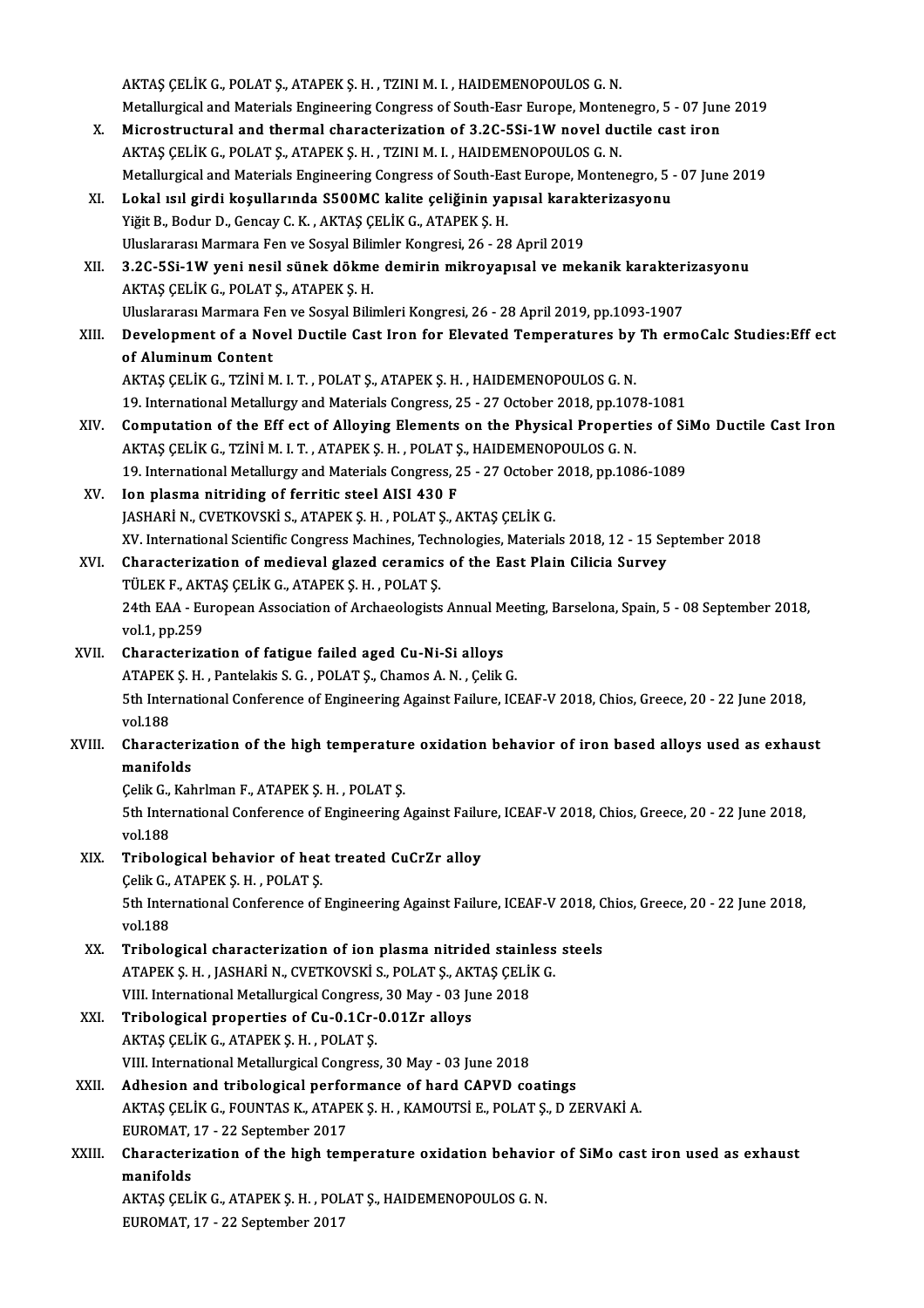| XXIV.          | Simulation and analysis of the solidification characteristics of a cast austenitic stainless steel                                                                                     |
|----------------|----------------------------------------------------------------------------------------------------------------------------------------------------------------------------------------|
|                | AKTAŞ ÇELİK G., TZİNİ M. I. T. , ATAPEK Ş. H. , POLAT Ş., HAİDEMENOPOULOS G. N.                                                                                                        |
|                | International Iron and Steel Symposium, 3 - 05 April 2017, pp.444-448                                                                                                                  |
| XXV.           | Microstructure and Properties of Age HardenableCu 2 55Ni 0 55Si Alloy                                                                                                                  |
|                | ATAPEK Ş. H., AKTAŞ G., POLAT Ş., CHAMOS A. N., PANTELAKİS S. G.                                                                                                                       |
|                | 18. International Metallurgy and Materials Congress, 29 September - 01 January 2016                                                                                                    |
| XXVI.          | Solid particle erosion behavior of cast CuCrZr alloy                                                                                                                                   |
|                | AKTAŞ G., ATAPEK Ş. H., FİDAN S., POLAT Ş.                                                                                                                                             |
|                | 18. International Metallurgy and Materials Congress, 29 September - 01 October 2016                                                                                                    |
| XXVII.         | Tribological behavior of cast CF3 and CF3M austenitic stainless steels                                                                                                                 |
|                | AKTAŞ G., POLAT Ş., ATAPEK Ş. H.                                                                                                                                                       |
|                | 18. International Metallurgy and Materials Congress, 29 September - 01 October 2016                                                                                                    |
| XXVIII.        | Fractography of aged Cu 2 55Ni 0 55Si 0 25Zr 0 25Cr alloy                                                                                                                              |
|                | ATAPEK S. H., PANTELAKIS S. G., CHAMOS A. N., POLAT S., AKTAS G.                                                                                                                       |
|                | 1. International Mediterranean Science and Engineering Congress, 26 - 28 October 2016                                                                                                  |
| XXIX.          | Simulation and analysis of the solidification characteristics of a Si Mo ductile iron                                                                                                  |
|                | AKTAŞ G., TZİNİ M. I. T. , POLAT Ş., ARISTEIDAKIS J. S. , ATAPEK Ş. H. , SARAFOGLOU P. I. , HAIDEMENEOPOULOS G.<br>N.                                                                  |
|                | 1. International Mediterranean Science and Engineering Congress, 26 - 28 October 2016                                                                                                  |
| XXX.           | TRIBOLOGICAL CHARACTERIZATION OF Cu AI X BRONZESUNDER DRY SLIDING CONDITIONS                                                                                                           |
|                | ATAPEK Ş. H., ATİLLA A., YILMAZ M., POLAT Ş., EŞGİN H., AKTAŞ G.                                                                                                                       |
|                | 12th Multinational Congresson Microscopy, 23 - 28 August 2015                                                                                                                          |
| XXXI.          | Wear behaviour of hard thin film coated DIN 1 2367 steels used as die materials                                                                                                        |
|                | AKTAŞ G., POLAT Ş., ATAPEK Ş. H.                                                                                                                                                       |
|                | IV. International Conference of Engineering Against Fracture, 24 - 26 June 2015                                                                                                        |
| XXXII.         | An investigation on the fatigue behaviour of Cu 2 55Ni 0 55Si alloy                                                                                                                    |
|                | ATAPEK S. H., SPIROS P., POLAT S., APOSTOLOS C., AKTAS G.                                                                                                                              |
|                | IV. International Conference of Engineering Against Fracture, 24 - 26 June 2015                                                                                                        |
| <b>XXXIII.</b> | Effect of heat nitriding process on tribological properties of surface engineered steel aluminum                                                                                       |
|                | pairs                                                                                                                                                                                  |
|                | AKTAŞ G., POLAT Ş., ATAPEK Ş. H.                                                                                                                                                       |
|                | European Conference on Heat Treatment, 20 - 22 May 2015                                                                                                                                |
| XXXIV.         | Multi surface treatments for enhancement of the tribological properties of hot work tool steels used                                                                                   |
|                | in AA6080 extrusion                                                                                                                                                                    |
|                | AKTAŞ G., POLAT Ş., ATAPEK Ş. H.                                                                                                                                                       |
| XXXV.          | EUROPEAN CONFERENCE ON HEAT TREATMENT 2015 AND 22ND IFHTSE CONGRESS, 20 - 22 May 2015                                                                                                  |
|                | Effect of nitriding process on tribological properties of surface engineered steel aluminum pairs                                                                                      |
|                | AKTAŞ G., POLAT Ş., ATAPEK Ş. H.                                                                                                                                                       |
| <b>XXXVI</b>   | EUROPEAN CONFERENCE ON HEAT TREATMENT 2015 AND 22ND IFHTSE CONGRESS, 20 - 22 May 2015<br>Farklı ısıl işlem uygulamaları sonrası AISI H11 sıcak iş takım çeliğinin kuru sürtünme aşınma |
|                | davranışının incelenmesi                                                                                                                                                               |
|                | AKTAŞ G., POLAT Ş., ATAPEK Ş. H., TÜREDİ E.                                                                                                                                            |
|                | 21. Ulusal Elektron Mikroskopi Kongresi, Turkey, 28 - 31 May 2013, pp.6                                                                                                                |
| XXXVII.        | AISI H11 sıcak iş takım çeliğinin aşınma davranışı üzerine ısıl işlem ve mikroyapı etkisi                                                                                              |
|                | AKTAŞ G., ATAPEK Ş. H., TÜREDİ E., POLAT Ş.                                                                                                                                            |
|                | III. İleri Teknolojiler Çalıştayı, Turkey, 4 - 06 October 2012, pp.279-290                                                                                                             |
| XXXVIII.       | ESR yöntemi ile üretilmiş sıcak iş takım çeliklerinin ısıl işlemi ve mikroyapısal karakterizasyonu                                                                                     |
|                | POLAT Ş., ATAPEK Ş. H., AKTAŞ ÇELİK G.                                                                                                                                                 |
|                | II. İleri Teknolojiler Çalıştayı, İstanbul, Turkey, 09 December 2011, pp.481-489                                                                                                       |
|                |                                                                                                                                                                                        |